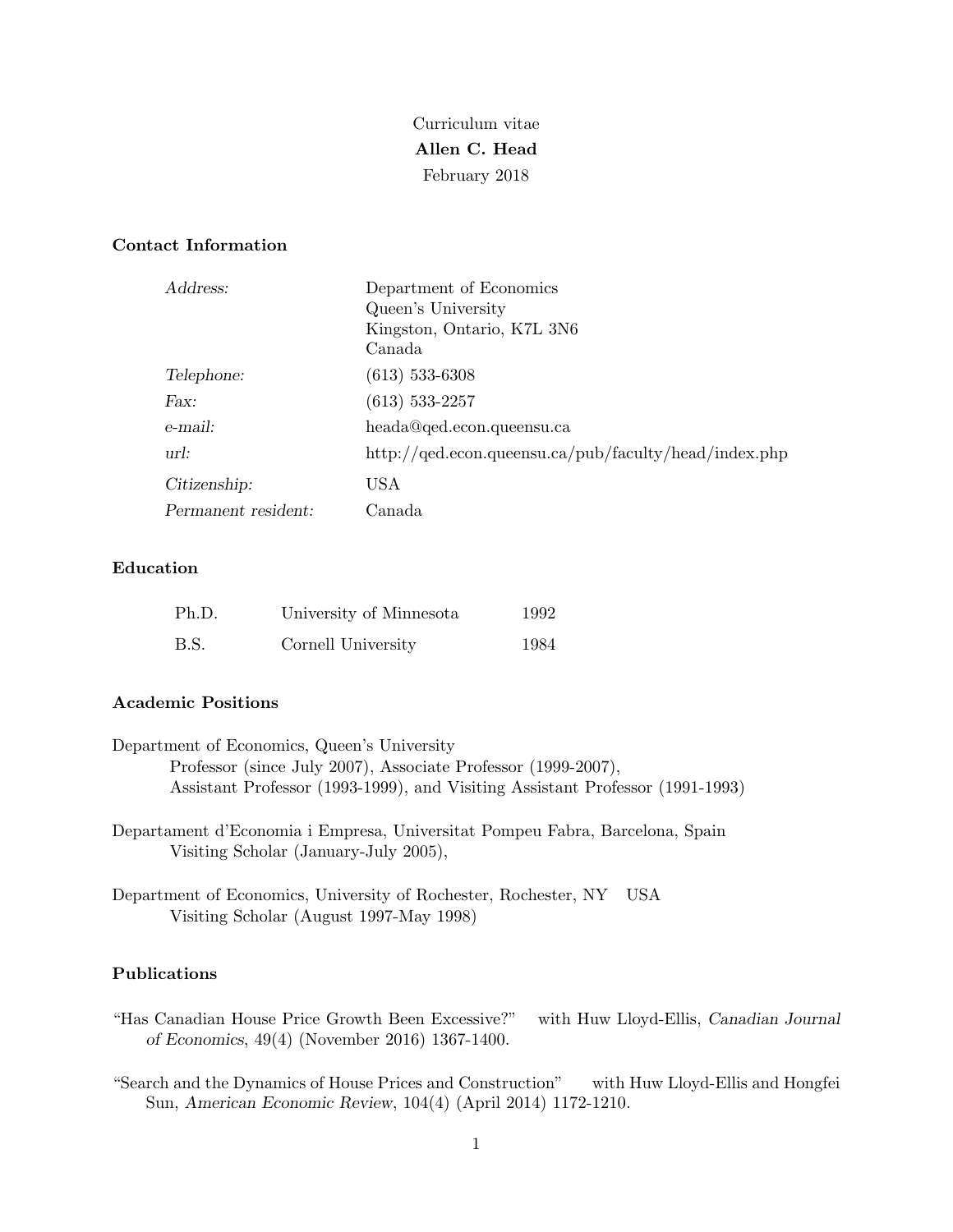- "Housing Liquidity, Mobility, and the Labour Market" (with Huw Lloyd-Ellis), *Review of Economic Studies* 79(4) (October 2012) 1559-1589.
- "Sticky Prices: A New Monetarist Approach" (with Lucy Qian Liu, Guido Menzio, and Randall Wright), *Journal of the European Economic Association* 10(5) (October 2012) 939-973.
- "Market Power, Price Adjustment, and Inflation" (with Alok Kumar and Beverly Lapham, *International Economic Review*, 51(1) (February 2010) 73-98.
- "Price Dispersion, Inflation, and Welfare" (with Alok Kumar), *International Economic Review*, 46(2) (May 2005) 533-572.
- "Real Exchange Rates, Preferences, and Incomplete Markets: Evidence, 1961-2001" (with Todd D. Mattina and Gregor W. Smith), *Canadian Journal of Economics*, 37(3) (August 2004) 782-801.
- "A Fundamental Theory of Exchange Rates and Direct Currency Trades" (with Shouyong Shi), *Journal of Monetary Economics*, 50(7) (October 2003) 1555-1591.
- "The CCAPM Meets Euro-Interest Rate Persistence: 1960-2000" (with Gregor W. Smith), *Journal of International Economics*, 59(2) (March 2003) 349-366.
- "Aggregate Fluctuations with National and International Returns to Scale", *International Economic Review*, 43(4) (November 2002) 1101-1125.
- "Government Spending and Welfare with Returns to Specialization" (with Michael B. Devereux and Beverly J. Lapham), *Scandinavian Journal of Economics*, 102(4) (December 2000) 547-561.
- "Common and Country-specific Fluctuations in Productivity, Investment, and the Current Account" (with Allan W. Gregory), *Journal of Monetary Economics*, 44(3) (December 1999) 423-451.
- "Measuring World Business Cycles" (with Allan W. Gregory and Jacques Raynauld), *International Economic Review*, 38(3) (August 1997) 677-701.
- "Monopolistic Competition, Increasing Returns, and the Effects of Government Spending" (with Michael B. Devereux and Beverly J. Lapham), *Journal of Money Credit and Banking*, 28(2) (May 1996) 233-254.
- "Aggregate Fluctuations with Increasing Returns to Specialization and Scale" (with Michael B. Devereux and Beverly J. Lapham), *Journal of Economic Dynamics and Control*, 20(4) (April 1996) 627-656.
- "Country Size, Aggregate Fluctuations, and International Risk Sharing". *Canadian Journal of Economics*, 28(4b) (November 1995) 1096-1119.
- "Monopolistic Competition, Technology Shocks, and Aggregate Fluctuations" (with Michael B. Devereux and Beverly J. Lapham), *Economics Letters*, 41(1) (January 1993) 57-61.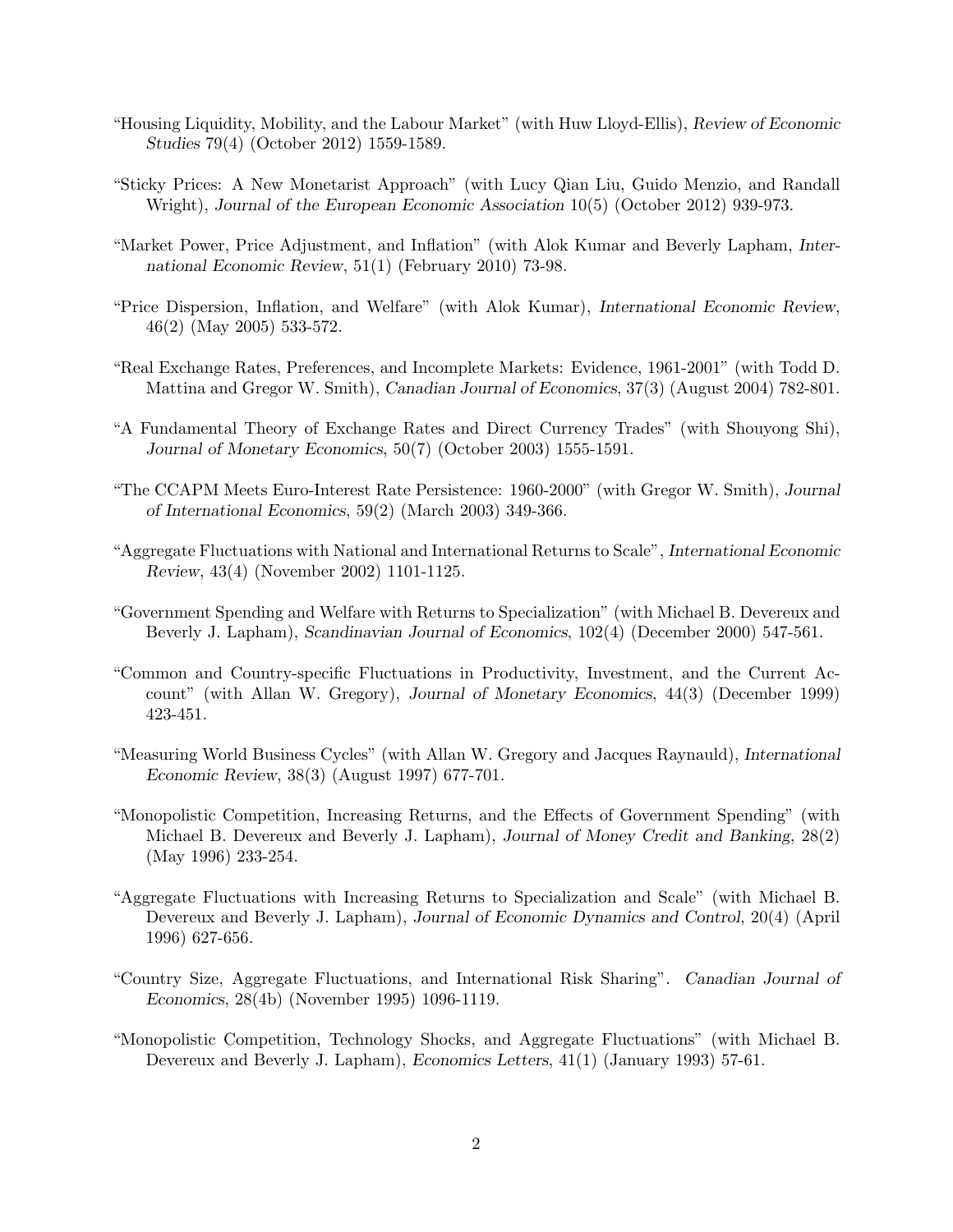#### **Manuscripts and work in progress**

- "Inequality, Frictional Assignment, and Home-ownership" (January 2018) with Huw Lloyd-Ellis and Derek Stacey, manuscript.
- "Default, Mortgage Standards, and Housing Liquidity" (February 2018) with Hongfei Sun and Chenggang Zhou, Queen's University Working Paper No. 1359.
- "Search and the Dynamics of Market Power and International Prices" (April 2013) with Beverly Lapham, manuscript.
- "Elastic Inside Money, Inflation, and Interest Rate Policy", (February 2011) (with Junfeng Qiu), Queen's University Working Paper #1152.
- "Dynamic Factor-Based Coincident and Leading Indicators of the Malaysian Economy" (with Allan W. Gregory), John Deutsch Institute for the Study of Economic Policy, Working Papers in International and Development Studies, December 1997.

#### **Published Reviews of My Work**

Levine, David. review of 'Price Dispersion, Inflation, and Welfare", *NAJ Economics*, June 2004.

Mortensen, Dale. "Comment on Price Dispersion, Inflation, and Welfare", *International Economic Review* 43(2) (August 2005) 573-78.

#### **Current research grants**

- 2016-2021: *Market Power, Demand Fluctuations and Trade in a Service-based Economy* Social Sciences and Humanities Research Council of Canada (Co-Investigator, Beverly Lapham).
- 2014-2019: *Housing Market Frictions, Neighborhood Investment and Inequality* Social Sciences and Humanities Research Council of Canada (Co-Investigator, Huw Lloyd-Ellis).

#### **Supervision of Ph.D. students**

Alex McLeod, 2017; "Price Signals", co-supervisor C. Cotton

- Ying (Wing) Feng, 2017; "Consumer Search, Sentiments and Firm Heterogeneity", co-supervisor B. Lapham
- Adugna Olani, 2017; "Essays in International Capital Flows and Capital Controls", co-supervisors B. Lapham and H. Lloyd-Ellis.
- Chenggang Zhou, 2015, "Liquidity in the Housing Market: Credit Standards, Volatility Clustering and Asymmetric Price Adjustment", co-supervisor H. Sun.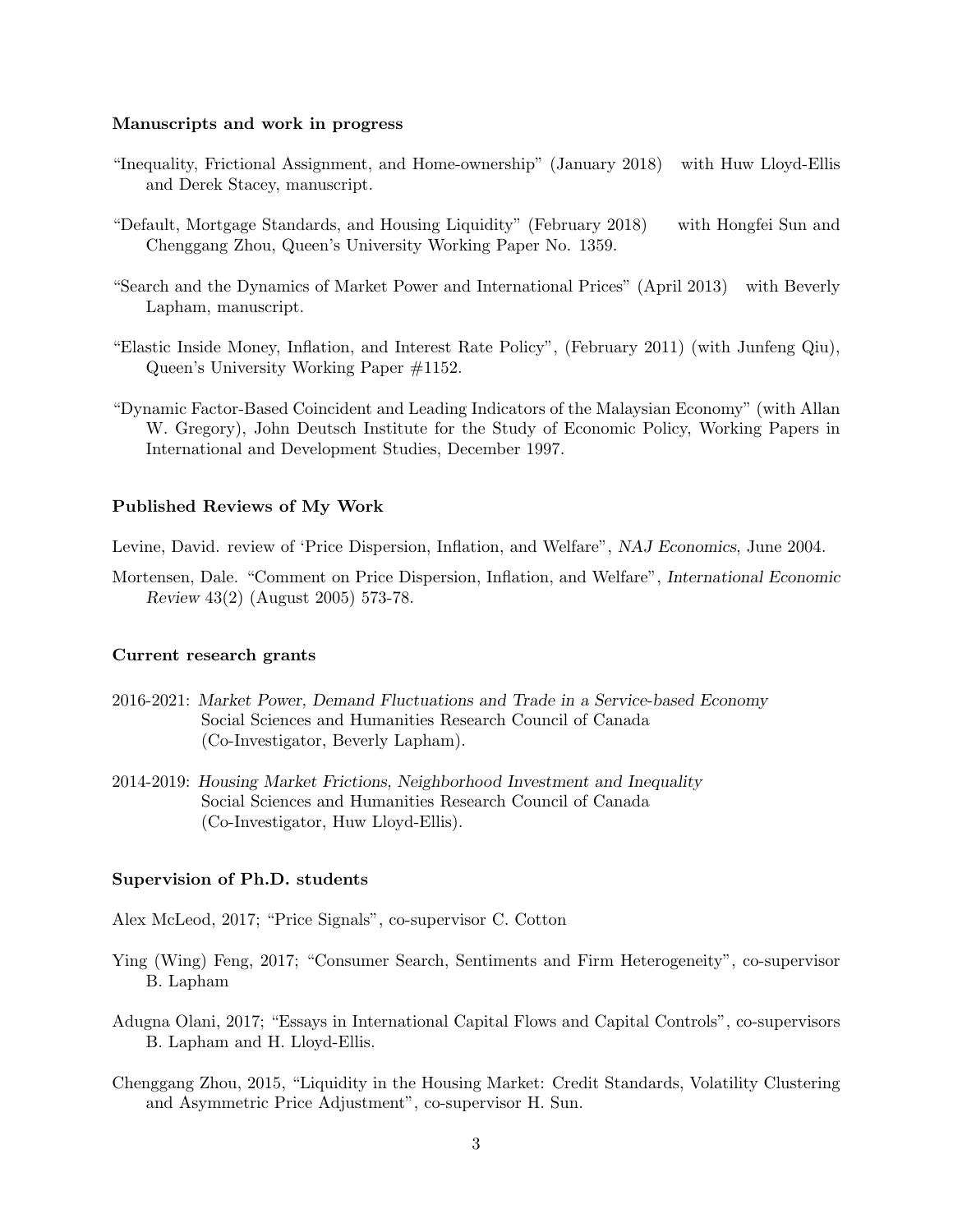- Ayman Mnasri, 2014, "Homeownership, Geographic Mobility, and Mortgage Structure", co-supervisor H. Lloyd-Ellis.
- Derek Stacey, 2012, "Search and Information Frictions in Decentralized Markets", co-supervisor H. Lloyd-Ellis.
- Tiantian Dai, 2012, "A Macroeconomic Study of the Costs, Consequences, and Policy Implications of Sectoral Labour Reallocation", co-supervisor T. Koeppl.
- Lucy Qian Liu, 2010, "Essays on Inflation and Output: A Search-Theoretic Approach", cosupervisor T. Koeppl.
- James Thompson, 2008, "Credit Risk, Insurance and Banking: A Study of Moral Hazard and Asymmetric Information", co-supervisors F. Milne and J. Zabojnik.
- Stephen Tapp, 2008 "A Macroeconomic Study of the Costs, Consequences and Policy Implications of Sectoral Labour Reallocation", co-supervisor T. Koeppl.
- Nazim Belhocine, 2008 "Three Essays on the Size and Contribution of Intangible Investment to the Overall Capital Stock", co-supervisor H. Lloyd-Ellis.
- Junfeng Qiu, 2007, "Essays on the Financial System and the Transmission of Monetary Policy", co-supervisor F. Milne.
- Geoff Dunbar, 2006, "Wealth, Inequality, and the Macroeconomy", co-supervisors S. Majumdar and G.W. Smith.
- Jeremy Lise, 2006, "Contributions to the Theory and Measurement of Inequality", co-supervisor S.N. Seitz.
- Karlis Smits, 2005, "Essays on Incomplete Markets and International Business Cycles".
- Kim Huynh, 2004, "Dynamic Diversification and Transactions", co-supervisor G.W. Smith.
- Alok Kumar, 2003, "Search, Market Power, and the Dispersion of Wages and Prices".
- Todd Mattina, 2002, "International Prices and Exchange Rates", co-supervisors B.J. Lapham and G.W. Smith.
- Stuart Wilson, 2000, "Demographic and Institutional Influences on Canadian Savings Behavior", co-supervisor A.G. Green.
- Jahanara Begum, 1998, "A Theoretical and Empirical Study of Real Exchange Rates and Interest Rates", co-supervisor B.J. Lapham.
- John Maheu, 1998, "Non-linear Dynamics in Asset Prices and Returns", co-supervisor T. McCurdy.
- Philippe Karam, 1997, "Dynamic Asset Pricing Models with Incomplete Markets and Market Frictions".
- Shandre Thangavelu, 1997, "Technology Adoption, Government Intervention, and Total Factor Productivity Growth", co-supervisors C.M. Beach and B.J. Lapham.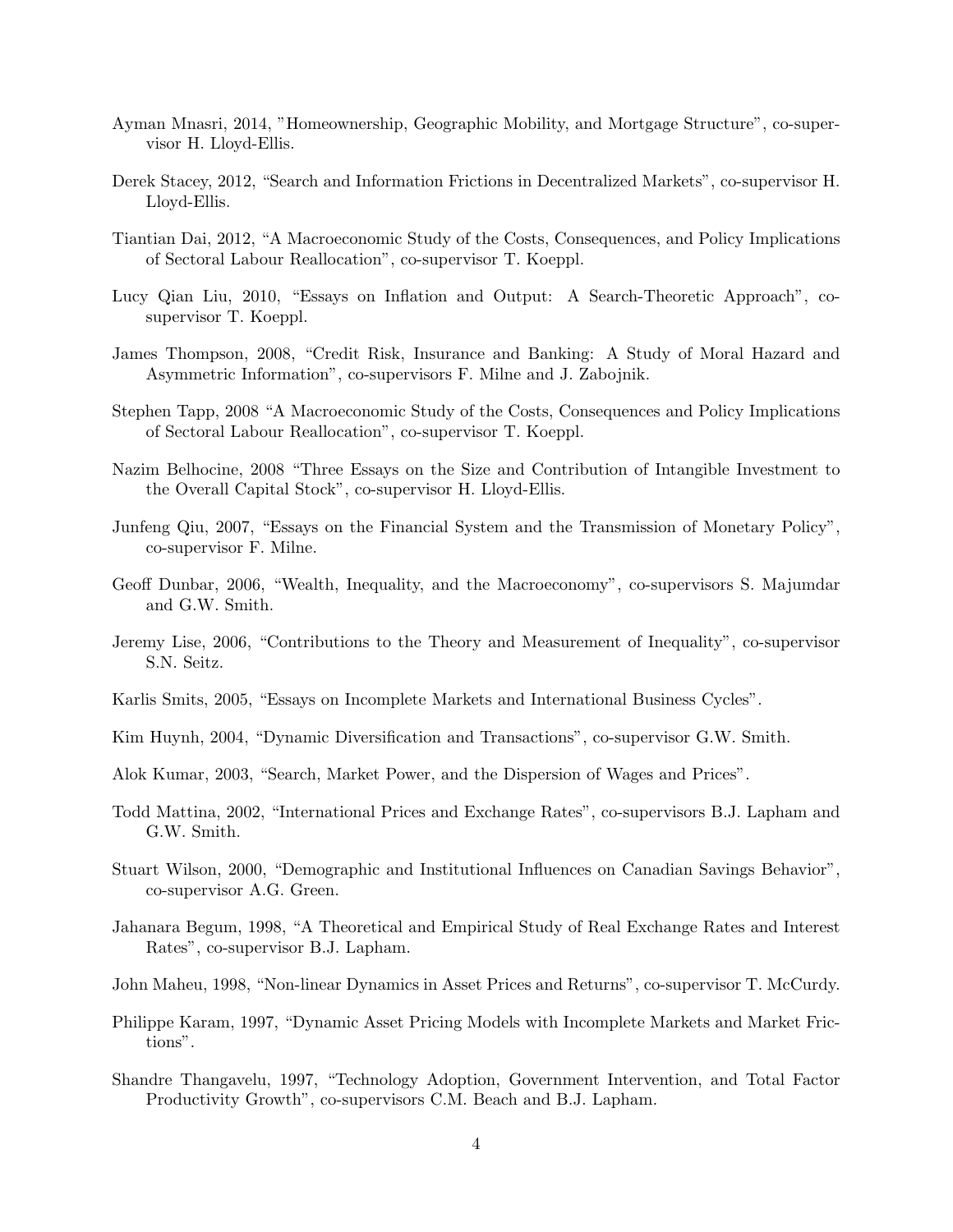## **Conference Presentations, Seminars and Short-term visits; 2012-17**

### *2017*

Bank of Canada Annual Conference, Ottawa; Canadian Macroeconomic Study Group, Carleton University, Ottawa; Vienna Macroeconomics Workshop, Vienna; Wisconsin Business School Annual Banking Conference, Madison; Bank of Canada Summer Workshop in Finance, Money and Banking, Ottawa; Annual Meeting of the Society for Economic Dynamics, Edinburgh; St. Louis Fed Conference on Housing, Urban, Macro- and Labor Economics, St. Louis, Allied Social Sciences Association Annual Meeting, Chicago.

## *2016*

Wisconsin Business School Annual Banking Conference, Madison; Canadian Macroeconomics Study Group; Kingston; Vienna Macroeconomics Workshop, Vienna; RRB Philadelphia and University of Pennsylvania Search and Matching Workshop; FRB Chicago Summer Workshop in Finance, Money and Banking; Annual Meeting of the Society for Economic Dynamics, Toulouse; Bank of England and CEMMAP Conference on Micro Data and Macro Problems; London. Econometric Society World Congress, Montreal; Wisconsin Business School HULM Conference, FRB Chicago USA; FRB St. Louis

## *2015*

Annual Meeting of the Canadian Economics Association, Toronto; NBER Summer Institute, Cambridge; Econometric Society World Congress, Montreal; Wisconsin Business School HULM Conference, FRB Chicago USA (discussant); Canadian Macroeconomics Study Group, Montreal

### *2014*

Wisconsin Business School/NYU HULM Conference, New York USA; University of Waterloo Macroeconomics Conference, Waterloo; Penn State University; Ohio State University; FRB St. Louis; Vienna Macroeconomics Workshop, Vienna; Canadian Macroeconomics Study Group, Hamilton.

# *2013*

Wisconsin Business School HULM Conference, FRB St. Louis USA, UC Santa Barbara Laboratory for Aggregate Economic Fluctuations Conference, Santa Barbara, CA USA; Ryerson University; FRB Chicago Summer Workshop in Finance Money, and Payments, Chicago, USA; University of Hawaii; Vienna Macroeconomics Workshop, Vienna, Austria; Canadian Macroeconomics Study Group, Toronto.

### *2012*

FRB Chicago Summer Workshop in Finance Money, and Payments, Chicago, USA; Canadian Macroeconomics Study Group, Montreal;